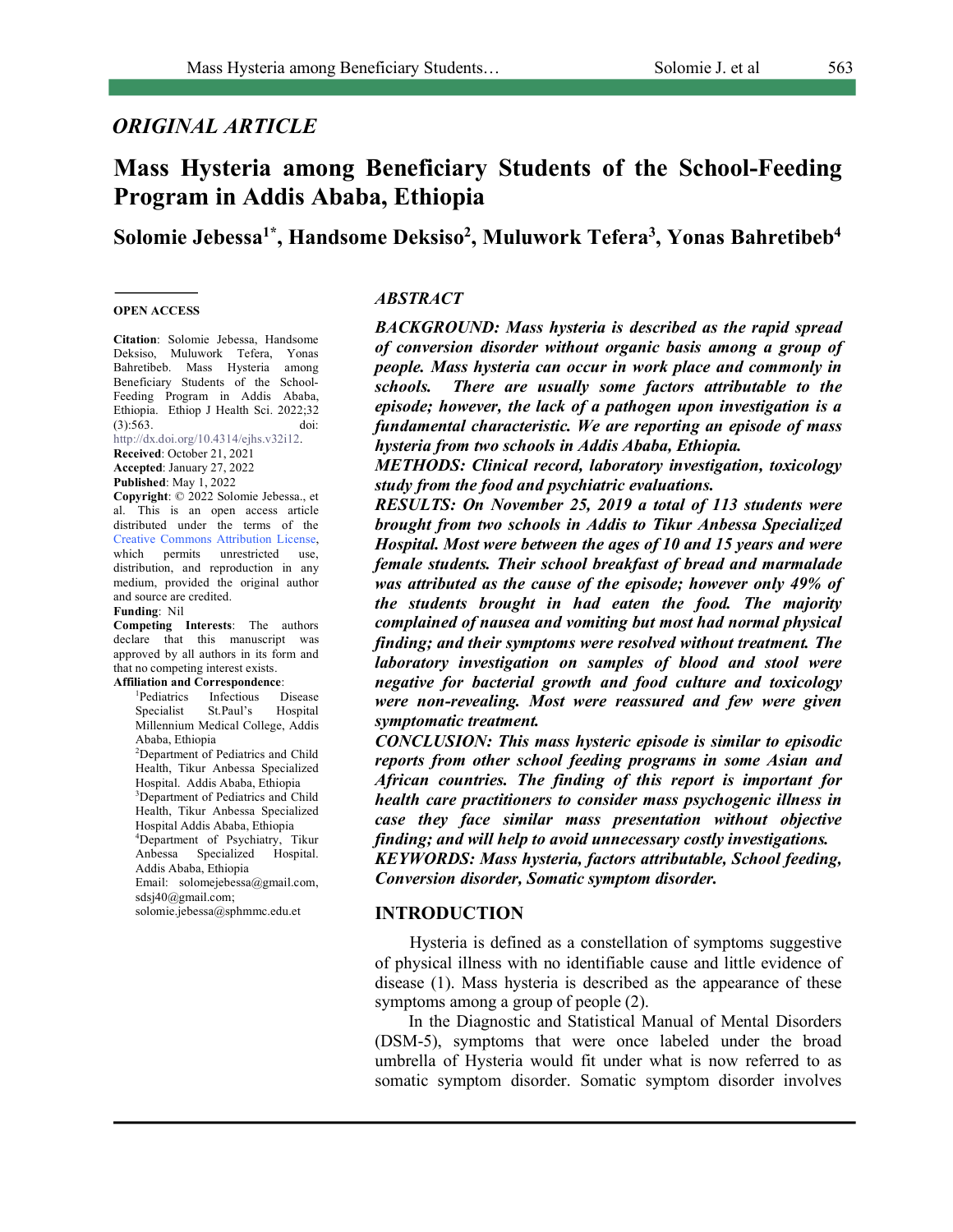564 Ethiop J Health Sci. Vol. 32, No. 3 May 2022

having a significant focus on physical symptoms such as weakness, pain or shortness of breath. This preoccupation with symptoms is so pronounced that it results in significant distress and difficulties with normal functioning. It is important to note that this does not involve faking an illness; whether the person is sick or not, they *believe* that they are ill (3). In this paper we prefer to use the terminology of "Mass Hysteria" as most of the previous episodes are recorded with similar name.

The commonalities in most Mass Hysteria events are fear, sadness, anxiety, problematic family issues, and death of someone close (4, 5). The behaviors or symptoms recorded during Mass Hysteria outbreaks include convulsion, abnormal body movement, trembling, amnesia, abdominal pains, chest tightness, dizziness, fainting, crying loudly, falling, rolling, headaches, hyperventilation, nausea, vomiting, refusal to eat, withdrawal, hallucinating, hypersensitivity to noise, palpitation, anxiety, hiccups, laughing, tics, attacking others and screaming. (5,6,7,8). In one South African school, generalized itching upon entering the school was observed (9)

Mass Hysteria is common among the preadolescent to adolescent age group and in females. It has been observed in schools, factories and work places; and 60% of literatures recorded occurred in schools (6, 7, 10, 11-14, 15). Mass Hysteria has been also common among developing nations: some of the episodes were associated with events like mass deworming observed at schools in Zamboanga peninsula, Philippines (13), following a school feeding program in Northwest Bangladesh (14), as well as similar episodes observed in Nepal (15). Various Mass Hysteria episodes have been observed in African schools: from South Africa, Malawi, Zimbabwe, Zambia and Democratic Republic of Congo (4, 16,17).

In Ethiopia, the first episode of mass hysteria was in Gondar city in 1982, and other mass hysteria episodes occurred in Bati high school (18) and in Kombolcha, a town in northwest Ethiopia. Separation from the school environment for 1-2 weeks resolved the episode (19).

The impact of mass hysteria in schools is very significant, causing postponement of exams, and parents, as well as temporary school closure. The lack of a pathogen upon investigation of the illness is a primary characteristic of all mass hysteria episodes. The investigations may include the environment, physical finding on the cases, investigations of food samples, patient body fluid, and urine and stool samples, depending on their importance (6).

The psychosocial environment, beliefs, and spiritual events play important role in the spread of mass hysteria. Symptoms often resolve after the subjects are separated from each other or removed from the environment and after reassurance that the illness have been resolved (7,20).

The manner with which an outbreak is handled is important to consider: the respective public health department has to be involved in deciding how and what to disclose to the general population. This is because speculated or twisted information will be more damaging than the event per se, and sometimes may also trigger symptoms in the nearby similar group of population (21). On the other hand, in some mass hysteria events, parents and the media do not accept the diagnosis, which further adds stress on the children to return back to school  $(4)$ .

A school feeding program started in Addis Ababa, Ethiopia in September 2019 with strong commitment and political will from the government. The incident we are reporting occurred in two of the schools in Addis Ababa on November 25, 2019. We believe that reporting this episode will create better awareness among health care providers, school communities, parents, and to the population at large.

## **METHODS**

Descriptive report of the incident including the medical history and physical findings, laboratory investigation such as: blood culture, stool culture, food culture, food toxicology were conducted. Additionally psychiatric evaluation was done for few students by psychiatrist when referred by the pediatrician.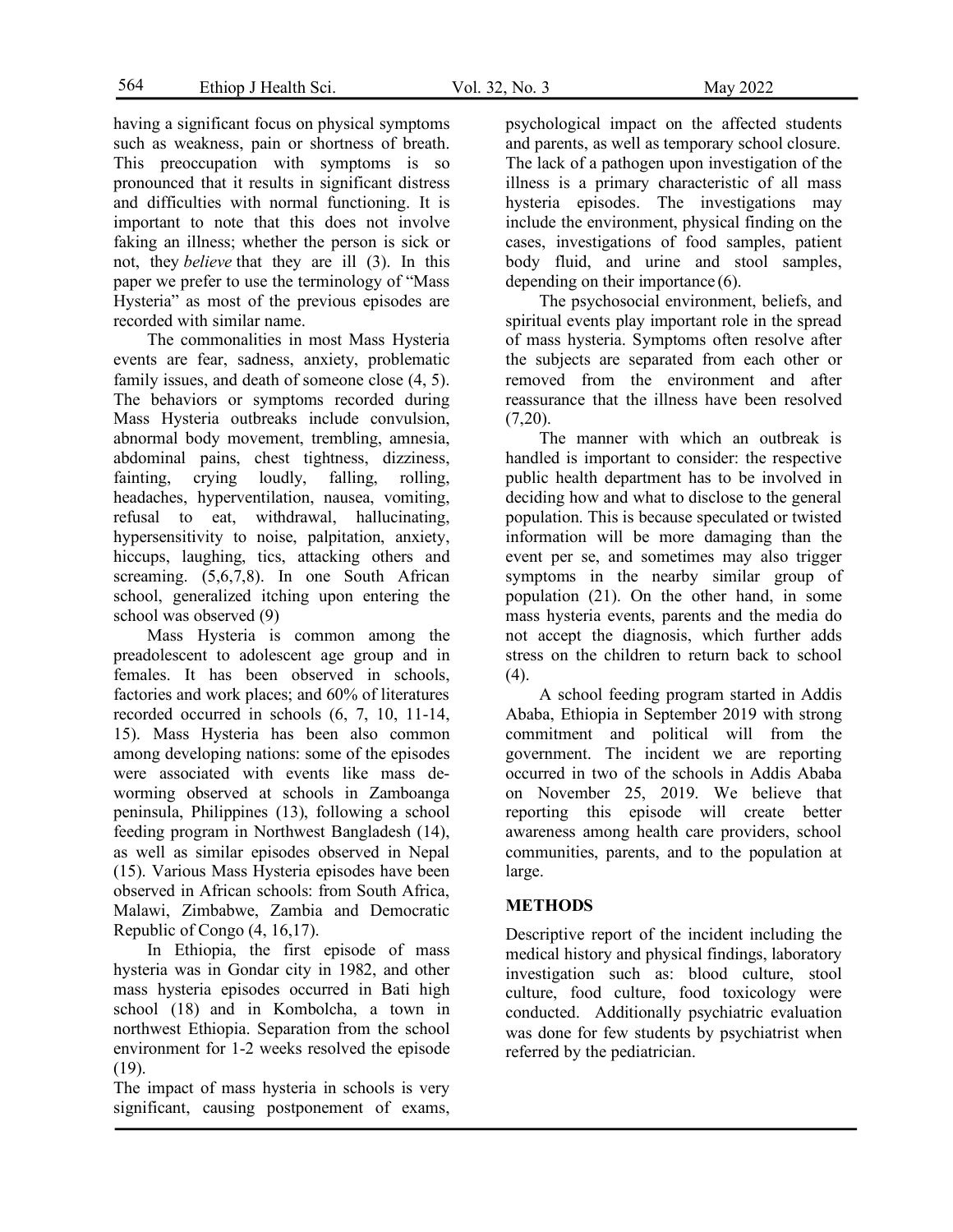## **RESULTS**

On November 25, 2019, a total of 113 students from two schools were brought by the school principals and teachers to Tikur Anbessa Specialized Hospital at Addis Ababa. Patient record charts were issued for 103 of them. All of the students were seen at the pediatrics emergency unit and three were referred to psychiatry department for better evaluation. Senior pediatricians, pediatrics residents, medical interns and nurses participated in the medical evaluation and treatment of the students. Their age range was between 3.5 to 17 years with the majority (73%) being between 10-15 years (Figure 1). Sixty-five students (62.1%) were girls.



*Figure 1: Age distribution of students who came with mass hysteric episodes (n=103) seen at Tikur Anbessa Specialized Hospital, Addis Ababa, Nov 25, 2019.*

The majority (69.9%) of the students came because they were sick, while the rest (30.1%) came because the school sent them for medical evaluation. Their breakfast meal consisting of bread with marmalade was attributed as the cause of the symptoms. Nearly half (49%) of students reported that they ate the breakfast at school that day, while 15% did not eat, and for 36% it was not recorded whether they ate or not.

The majority (46%) of the students presented with complaints of nausea and vomiting, 24.4% complained of a headache, 16% complained of abdominal pain, 16% complained of chills, 10% complained of having a fever, 6.8% had cough, and 4.9% complained that they had shortness of breath (Figure 2).

Binary logistic regression analysis of children who ate the breakfast with the complaints of nausea and vomiting was not statistically significant (P value of 0.085).



*Figure 2: Presenting compliant of students who came with mass hysteric episodes (n=103) seen at Tikur Anbessa Specialized Hospital, Addis Ababa, Nov 25, 2019.*

Upon physical examination, 18.4% had tachycardia, 6.8% had tachyponea, 4.9% had recordable fever, and one patient had carpal spasm which was secondary to low calcium level in the blood (hypocalcaemia) following hyperventilation.

On interim assessment, 60% of the students (61) were assessed as normal (stable), 30% were diagnosed with probable food poisoning, 3% with acute gastroenteritis, 1% with hypovolemic shock, 3% with hyperventilation and anxiety, 2% with pneumonia and 1% with acute febrile illnesses. Blood and stool samples were sent for laboratory investigations. Blood culture was done for 5 of the symptomatic students, whereas stool culture was done for 4 of them. All results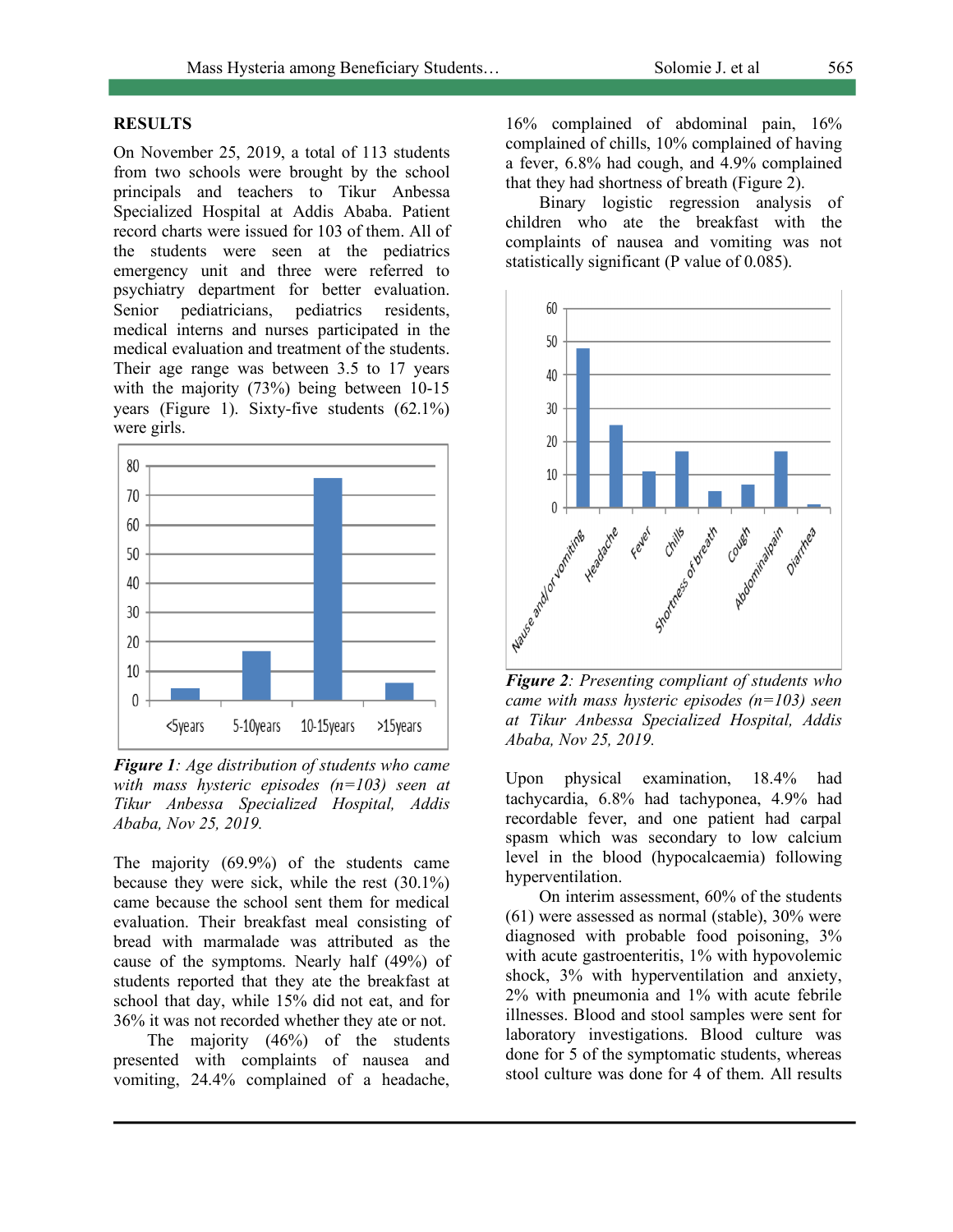showed no growth on cultures. Laboratory investigations done at EPHI of the food samples (marmalade and bread) were also negative for pathogens (on cultures) or toxins.

Of those who were diagnosed  $(N = 42)$  with disease entity majority 71.8 % were reassured, 14.6% received Intravenous (IV) normal saline, while 7.8% received both IV normal saline and ceftriaxone. 2% received ORS, 1% received IV ceftriaxone, 2% received oral ciprofloxacin, and one patient was treated with IV calcium gluconate.

### **DISCUSSION**

School feeding programs were started in Addis Ababa in September 2019 to support the nutrition of students from low-income families and thus to improve their performance and decrease dropping out rates from school. It is imperative that such kinds of mass feeding programs may be challenged with tangible and non-tangible problems. This descriptive study reports the clinical evaluation findings of students from two of the schools in Addis Ababa who were brought to Tikur Anbessa Specialized Hospital on November 25, 2019. The symptoms rapidly spread following the symptoms of the first student who had abdominal pain, nausea, vomiting and fainting after consuming the morning meal of bread with marmalade.

Similar outbreaks have been reported among beneficiaries of school feeding programs in Northwest Bangladesh in 2010; in which an outbreak of abdominal pain, heart burn and bitter test was reported by the students who ate high energy biscuits supplied by the school. They identified no organism on stool samples and none the biscuits supplied were rancid (14). Acute illness in school with no objective finding and no identifiable environmental risk should lead to the diagnosis of Mass Hysteria.

In our study, majorities (62.1%) of the students were female and most were adolescents between the age of 10-15 years. A majority had GI symptoms which were also seen in other African reports. In August 2002, at a primary school in Central South Africa, 27 children lost consciousness suddenly; most were females, the other manifestations were similar to our report including stomach cramps, nausea and chest tightness (6). In another report from a school in Tanzania in 2008, 20 students had slumming over their exam paper and collapsing (6).

Similarly, our findings correlated with the findings of case control study by Worku Lake, Mastewal, in Kombolcha primary school. All affected were females and adolescents (9-16 years) and had presenting symptoms of headache, shouting, crying, followed by fainting, nausea, epigastric pain and cramp (19).

Our patients' parameters were also similar with the study finding by Beyene et.al in April 10, 2010 in Bati high school, in which all affected were female with median age of 16 years. In contrast to our report those groups presented with shortness of breath, fear and crying, anxiety and inability to move limbs (18).

The limitation of our study was that we did not have documented socio-demographic profiles (living conditions, family income etc.) of the patients in this study; future studies should evaluate the socioeconomic background of patients presenting with similar complaint.

Mass hysteria is common phenomenon in school and school feeding programs. The finding of this report is important for health care practitioners to consider Mass Hysteria in case they face mass presentation without objective finding. Considering this diagnosis, it is important to design management and avoid unnecessary and costly investigations.

#### **REFERENCES**

- 1. Wessely S. Responding to Mass Psychogenic Illness. *N Engl J Med.* 2000 Jan 13;342(2):129–130
- 2. Bartholomew RE and Erich Goode. Mass delusions and Hysterias, highlights from the past millennium. *Skeptical inquirer, the magazine for science and reason*. 2000 May; 24(3): 20-28.
- 3. American Psychiatric Association. DSM-5 Task Force Classification of mental disorders, *Diagnostic and Statistical Manual of Mental Disorders, 5th Edition.* 2013 21- 24 pp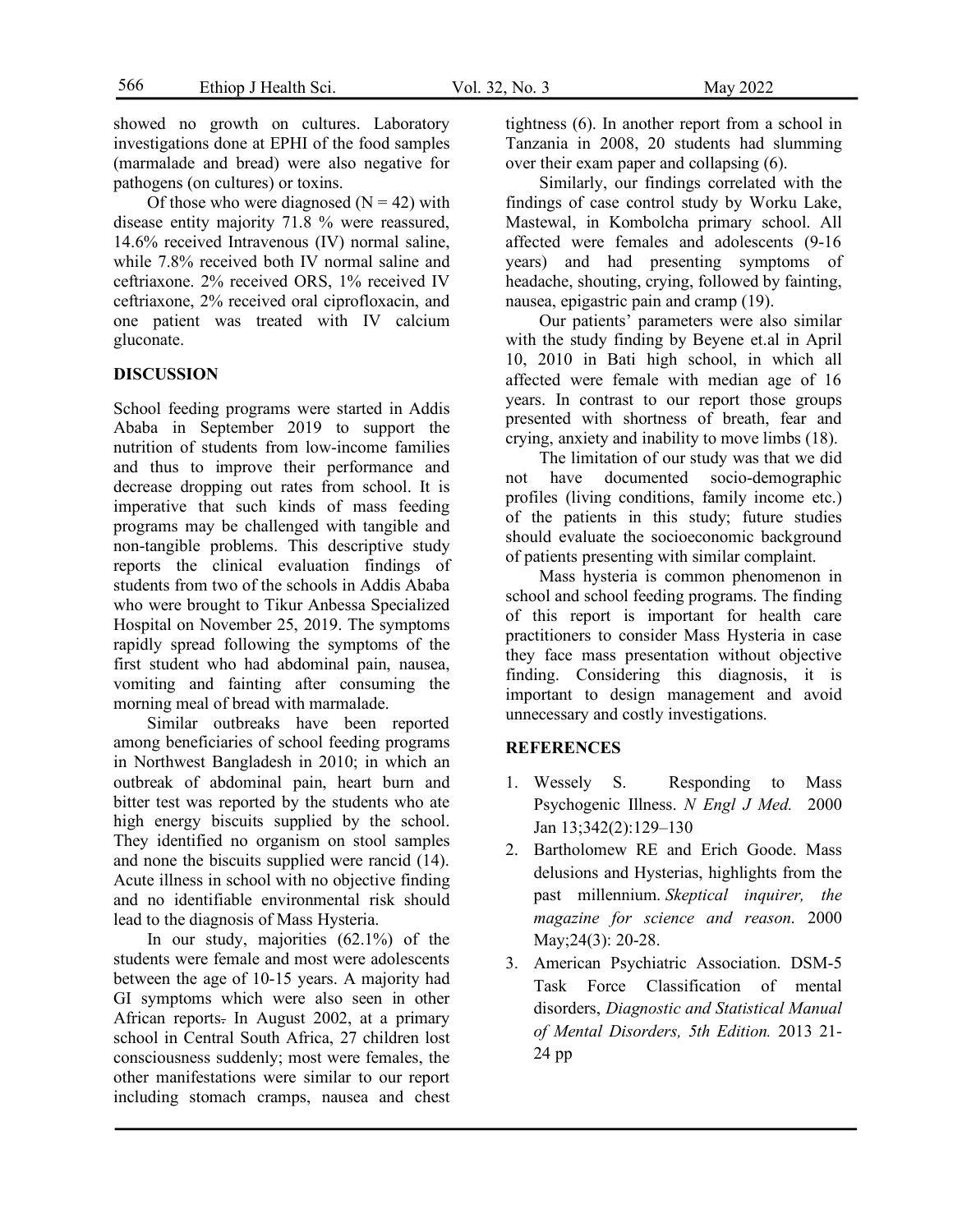- 4. Mkize DL, Ndabeni RT. Mass hysteria with pseudoseizures at a South African high school. *S Afr Med J*. 2002 Sep;92(9):697-9. Govender I. Mass Hysteria among South African Primary School Learners in Kwadukuza, KwaZulu-Natal. *South African Family Practice*, 2010 Mar;52(4):318–21
- 5. Kokota D. View Point: Episodes of mass hysteria in African Schools: A Study of Literature. *Malawi Med J.* 2011 Sep;23(3):74–7.
- 6. Bartholomew RE, Wessely S. Protean nature of mass sociogenic illness: from possessed nuns to chemical and biological terrorism fears. *Br.J Psychiatry.* 2002 Apr;180(4):300–6.
- 7. Nakalawa L, Musisi S, Kinyanda E, Okello ES. Demon Attack Disease: A Case Report of Mass Hysteria after Mass Trauma in a Primary School in Uganda. *African Journal of Traumatic Stress* 2010 June; 1(1):43–48.
- 8. Robinson P, Szewczyk M, Haddy L, Jones P, Harvey W. Outbreak of itching and rash. Epidemic hysteria in an elementary school. *Arch Intern Med.* 1984 Oct; 144(10): 1959- 62.
- 9. Small, G.W. and Boris, I.F. Outbreak of Illness in a School Chorus. Toxic poisoning or mass hysteria? *N EnglJ Med*. 1983 Mar 17;308(11):632–5. PMID: 6828094
- 10. Ajemu KF, Weldearegay TW, Bezabih NM, Meles Y, Mehari G, Desta AA, et.al Mass Psychogenic Illness in Haraza Elementary School, Erop District, Tigray, Northern Ethiopia: Investigation to the Nature of an Episode. *Psychiatry J.* 2020 Jul 23;2020: 2693830 PMID: 32775400; PMCID: PMC7396040
- 11. Nemery B, Fischler B, Boogaerts M, Lison D and Willems J. The Coca-Cola incident in Belgium. *Food Chem Toxicol.* 2002, Nov;40(11): 1657–67.
- 12. Penas JA, De Los Reyes VC, Sucaldito MNL, Ballera JED, Hizon HL, Magpantay RL, et.al. Epidemic Hysteria Following the National School Deworming Day, Zamboanga Peninsula, Philippines, 2015. *Western Pac Surveill Response J* 2018 Dec3; 9(4): 1-6.
- 13. Haque F, Kundu SK, Islam MS, Hasan SM, Khatun A, Gope PS, Mahmud ZH, Alamgir AS, Islam MS, Rahman M, Luby SP. Outbreak of mass sociogenic illness in a school feeding program in northwest Bangladesh, 2010. *PLoS One.* 2013 Nov 14;8(11):e80420. doi: 10.1371/journal.pone.0080420.
- 14. Shakya Rabi. Epidemic Hysteria in a School of Rural Eastern Nepal: A Case Report. *JIACAM.* 2005; 1(4):1-4
- 15. Dhadphale M and Shaikh SP. Epidemic hysteria in a Zambian school: The mysterious madness of Mwinilunga. *Br JPsychiatry.* 1983 Jan;142:85–8. PMID:6831135.
- 16. Tshala K, Nunga M, Pukuta S, Mutombo L, Beya E, Toshoko K, et.al Coexistence of mass hysteria, konzo and HTLV-1 virus in the Democratic Republic of Congo. *Med Trop* 1999; 59(4): 378–82.
- 17. Beyene B, Teka A, Luce R. Outbreak of Mass Psychogenic Illness at a High School, Amhara Region, Ethiopia*. International Invention Journal of Medicine and Medical Sciences* 2014;1(10):157-61
- 18. Lake WM, Erku MM, Hailu HA, Nuramo AA. Hysteria Outbreak Investigation in Kombolcha town among school girls, Northwest Ethiopia. *Science Journal of Public Health.* 2016 Jan; 4(1): 37-42.